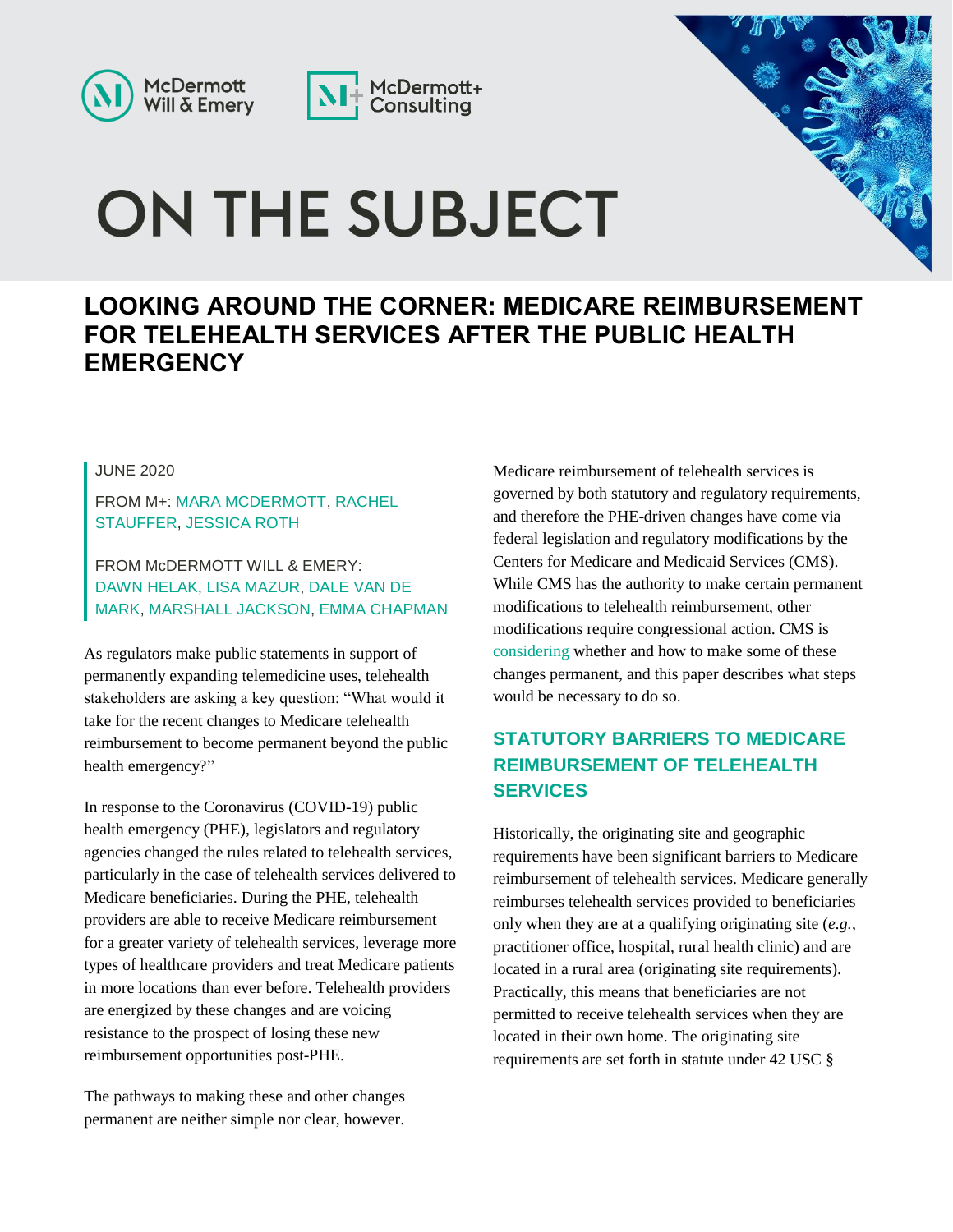

1395m(m)(4)(C) and may be modified only through congressional action.<sup>1</sup>

Given the risks posed by in-person medical care during the PHE, the [Coronavirus Preparedness and Response](https://www.congress.gov/116/plaws/publ123/PLAW-116publ123.pdf)  [Supplemental Appropriations Act, 2020,](https://www.congress.gov/116/plaws/publ123/PLAW-116publ123.pdf) one of the first acts of legislation passed in response to the pandemic, permitted the waiver of the originating site requirements "in any emergency area . . . during any portion of any emergency period." 42 USC § 1320b-5(b)(8). Subsequently, the [Coronavirus Aid, Relief, and](https://www.govinfo.gov/content/pkg/BILLS-116hr748enr/pdf/BILLS-116hr748enr.pdf)  [Economic Security Act \(CARES Act\)](https://www.govinfo.gov/content/pkg/BILLS-116hr748enr/pdf/BILLS-116hr748enr.pdf) expanded the authority of the Secretary of Health and Human Services to waive the statutory requirements related to Medicare coverage of telehealth services furnished in any emergency area during any portion of the PHE. Accordingly, any waivers issued by the Secretary will be ineffective once the PHE declaration is lifted. As a result, congressional action is the only pathway to permanently revise the originating site requirements and certain other barriers to Medicare reimbursement of telehealth services.

### **REGULATORY FLEXIBILITY TO MODIFY MEDICARE REIMBURSEMENT OF TELEHEALTH SERVICES**

While modifying the originating site requirements requires congressional action, CMS still has significant powers to otherwise modify rules related to Medicare telehealth. For example,  $42$  USC  $\S$  1395m(m)(4) defines the term "telehealth service" to include specified Current Procedural Terminology (CPT) codes (including professional consultations, office visits and office psychiatry services) and "any additional service specified by the Secretary." This existing statutory language gives the Secretary the authority to designate additional CPT codes as qualifying telehealth services. CMS has previously exercised this authority by proposing qualifying telehealth services in the annual Medicare Physician Fee Schedule (PFS) rulemaking

l



process. However, based on its existing criteria for adding new telehealth services, CMS also used this authority to [add several qualifying telehealth services](https://www.cms.gov/Medicare/Medicare-General-Information/Telehealth/Telehealth-Codes) for the duration of the PHE.

During the PHE, CMS has promulgated additional regulatory changes to Medicare telehealth rules. As with its expansion of CPT codes, however, CMS justified many of these changes in reference to the circumstances arising during the PHE. For example, a frequent CMS goal in modifying the rules has been to reduce the risk of patient and provider exposure to COVID-19. Although CMS has the power to make these modifications permanent—including the expansion of permissible telehealth services—under its existing authority through its usual rulemaking process, it will have to determine that these changes are appropriate for telehealth under normal, non-PHE circumstances.

The table below outlines the myriad statutory and regulatory changes to Medicare rules during the PHE, and analyzes how these changes could become permanent after the PHE has been lifted.

<sup>&</sup>lt;sup>1</sup> Medicare does not apply the requirements for "telehealth services" to remote patient monitoring, e-visits or virtual check-ins, because these services may be provided when patients are at home.